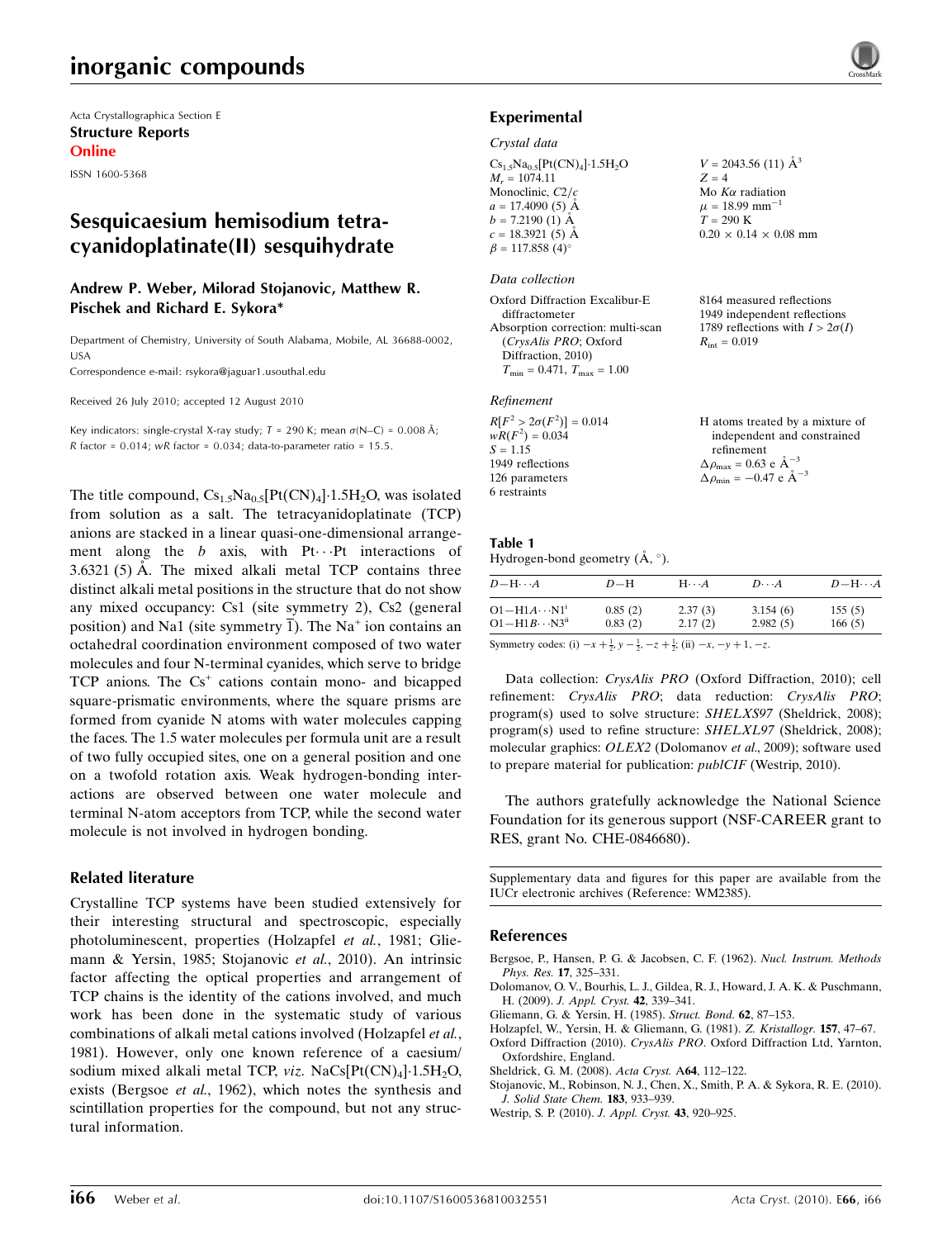# **supporting information**

#### *Acta Cryst.* (2010). E**66**, i66 [https://doi.org/10.1107/S1600536810032551]

## **Sesquicaesium hemisodium tetracyanidoplatinate(II) sesquihydrate**

## **Andrew P. Weber, Milorad Stojanovic, Matthew R. Pischek and Richard E. Sykora**

## **S1. Comment**

Crystalline tetracyanidoplatinate (TCP) systems have been studied extensively for their interesting structural and spectroscopic, especially photoluminescent, properties (Holzapfel *et al.*, 1981; Gliemann & Yersin, 1985; Stojanovic *et al.*, 2010). The title compound,  $Cs_{1.5}Na_{0.5}Pt(CN)<sub>4</sub>$ . 1.5H<sub>2</sub>O, was obtained as an unexpected product from a reaction that was an attempt to prepare a heterometallic cyanidometalate complex containing Eu(III), TCP, and dicyanidoaurate moieties. A number of related mixed-metal cation (alkali, alkaline-earth) TCPs have been reported (Holzapfel *et al.*, 1981; Gliemann & Yersin, 1985). However, only one known reference of a caesium/ sodium mixed-alkali metal TCP (NaCsPt(CN)4.1.5H2O) exists (Bergsoe *et al.*, 1962), which notes the synthesis and scintillation properties for the compound, but not any structural information.

The structure of the title compound consists of pseudo one-dimensional chains of square-planar TCP anions tethered by Pt···Pt interactions of 3.6321 (5) Å. The platinate chains run parallel to the *b* axis and are bridged by ionic interactions among  $Cs<sup>+</sup>$  and Na<sup>+</sup> ions with the N atoms of the cyanidoplatinate, and show a loose packing of water molecules within that space. The water molecules feature weak H-bonding interactions with the N atoms of the platinate as well (Table 1). The Na+ ion contains a nearly regular octahedral coordination environment composed of two *trans* water molecules and four cyanido N atoms. Cs1 and Cs2 contain mono- and bi-capped square prismatic environments, respectively, where the slightly distorted square prisms are formed from cyanido N atoms and the capping positions are occupied by water molecules. As per each discrete TCP anion, the empirical structure of the compound contains an equivalency of  $1.5 \text{ Cs}^+$  as a result of the Cs1 site residing on a twofold rotation axis and Cs2 occupying a general position, 1.5 H2O molecules due to O1 residing on a general position and the presence of O2 on a twofold rotation axis, and 0.5 Na<sup>+</sup> as a result of Na1 residing on an inversion center.

The N1 and N3 sites, *trans* to one another on the TCP anion, are involved in H-bonding interactions to the water molecule containing O1, while the other *trans* pair of cyanide groups containing N2 and N4 are involved in interactions with Na<sup>+</sup> (2.527 (4) and 2.541 (4) Å, respectively). The O2 water molecule interacts with Cs1 at a distance of 3.103 (6) Å, but does not engage in any meaningful H-bonding interactions.

## **S2. Experimental**

 $Eu(CF_3SO_3)3.9H_2O (98\%)$ , Na<sub>2</sub>Pt(CN)<sub>4</sub> (99.95%), NaAu(CN)<sub>2</sub> (99.9%), and CsCl (99.9%) were used as received from Alfa Aesar. The title compound was obtained inadvertently in an attempt to produce a heterometallic cyanidometallate compound containing europium, TCP, and dicyanidoaurate. This involved the following preparation: Eu-trifluoromethanesulfonate (6.0 mg, 0.076 mmol) dissolved in 400  $\mu$ l 80% CH<sub>3</sub>CN:H<sub>2</sub>O within a 5 ml test tube was layered with the solutions of sodium tetracyanidoplatinate (6.9 mg, 0.020 mmol) dissolved in 300  $\mu$ l 80% CH<sub>3</sub>CN:H<sub>2</sub>O, and sodium dicyanidoaurate (2.7 mg, 0.010 mmol) dissolved in 400  $\mu$ l 80% CH<sub>3</sub>CN:H<sub>2</sub>O. The solution was allowed to stand for 25 minutes until 1 ml caesium chloride (33.7 mg, 0.20 mmol) in  $80\% \text{ CH}_3\text{CN:H}_2\text{O}$  solution was layered onto the mixture.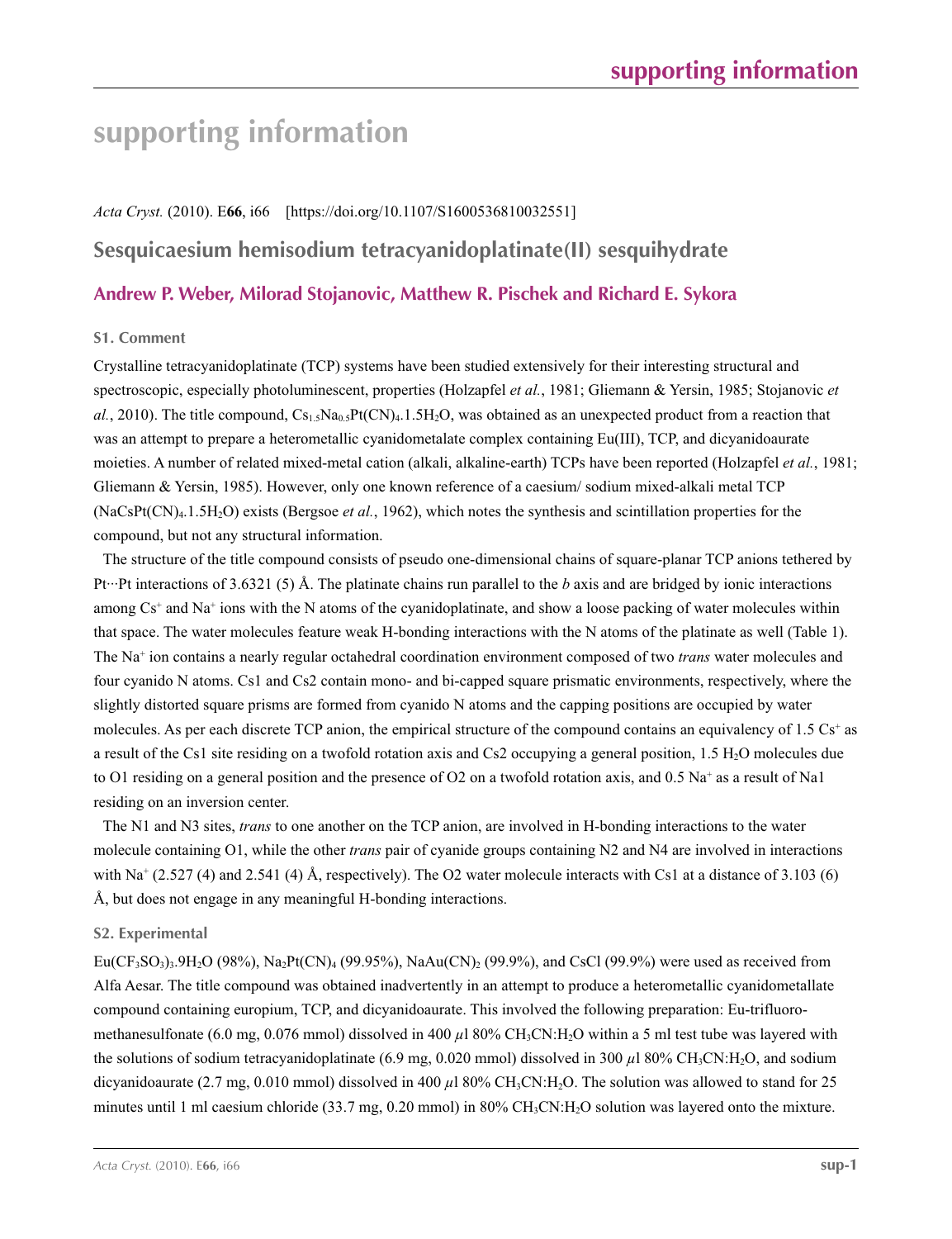Colorless, transparent crystals of Cs<sub>1.5</sub>Na<sub>0.5</sub>Pt(CN)<sub>4</sub>.1.5H<sub>2</sub>O were harvested from the reaction tube following slow evaporation of solvent.

## **S3. Refinement**

All H-atoms on the water molecules were located in a difference map and restrained with O—H distances of 0.85 Å, H…H separations of 1.39 Å, and  $U_{iso}(H) = 1.5U_{eq}(O)$ .



**Figure 1**

The asymmetric unit of  $Cs_{1.5}Na_{0.5}Pt(CN)_4.1.5H_2O$  with the atom-numbering scheme. Displacement ellipsoids for nonhydrogen atoms are drawn at the 50% probability level.



## **Figure 2**

A packing diagram for Cs1.5Na0.5Pt(CN)4.1.5H2O along the *b* axis illustrating the tetracyanidoplatinate stacking.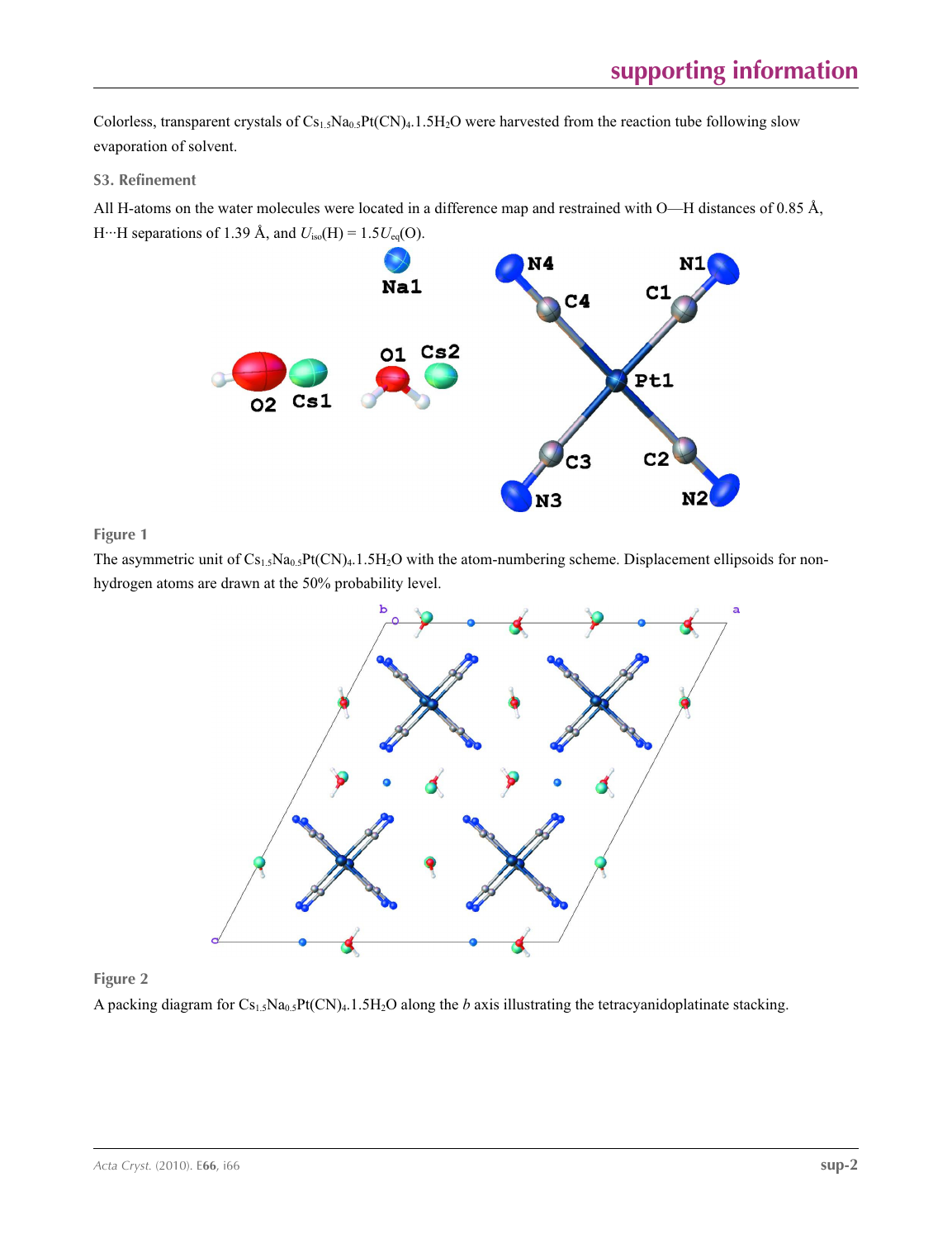**Sesquicaesium hemisodium tetracyanidoplatinate(II) sesquihydrate** 

#### *Crystal data*

 $Cs_{1.5}Na_{0.5}[Pt(CN)_4]\cdot1.5H_2O$  $M_r = 1074.11$ Monoclinic, *C*2/*c* Hall symbol: -C 2yc  $a = 17.4090(5)$  Å  $b = 7.2190$  (1) Å  $c = 18.3921(5)$  Å  $\beta$  = 117.858 (4)<sup>o</sup>  $V = 2043.56(11)$  Å<sup>3</sup>  $Z = 4$ 

#### *Data collection*

| Oxford Diffraction Excalibur-E                       | 8164 measured reflections                                               |
|------------------------------------------------------|-------------------------------------------------------------------------|
| diffractometer                                       | 1949 independent reflections                                            |
| Radiation source: fine-focus sealed tube             | 1789 reflections with $I > 2\sigma(I)$                                  |
| Graphite monochromator                               | $R_{\text{int}} = 0.019$                                                |
| Detector resolution: 16.0514 pixels mm <sup>-1</sup> | $\theta_{\text{max}} = 25.7^{\circ}, \theta_{\text{min}} = 3.1^{\circ}$ |
| $\omega$ scans                                       | $h = -21 \rightarrow 21$                                                |
| Absorption correction: multi-scan                    | $k = -8 \rightarrow 8$                                                  |
| (CrysAlis PRO; Oxford Diffraction, 2010)             | $l = -22 \rightarrow 22$                                                |
| $T_{\min} = 0.471$ , $T_{\max} = 1.00$               |                                                                         |
|                                                      |                                                                         |

#### *Refinement*

Refinement on *F*<sup>2</sup> Least-squares matrix: full *R*[ $F^2 > 2\sigma(F^2)$ ] = 0.014  $wR(F^2) = 0.034$  $S = 1.15$ 1949 reflections 126 parameters 6 restraints Primary atom site location: structure-invariant direct methods Secondary atom site location: difference Fourier map Hydrogen site location: difference Fourier map H atoms treated by a mixture of independent and constrained refinement  $w = 1/[\sigma^2 (F_o^2) + (0.0147P)^2 + 4.0939P]$ where  $P = (F_o^2 + 2F_c^2)/3$  $(\Delta/\sigma)_{\text{max}} = 0.002$  $\Delta\rho_{\text{max}} = 0.63$  e Å<sup>-3</sup>  $\Delta\rho_{\rm min} = -0.47$  e Å<sup>-3</sup> Extinction correction: *SHELXL97* (Sheldrick, 2008), Fc\* =kFc[1+0.001xFc2 *λ*3 /sin(2*θ*)]-1/4 Extinction coefficient: 0.000819 (19)

## *Special details*

**Geometry**. All e.s.d.'s (except the e.s.d. in the dihedral angle between two l.s. planes) are estimated using the full covariance matrix. The cell e.s.d.'s are taken into account individually in the estimation of e.s.d.'s in distances, angles and torsion angles; correlations between e.s.d.'s in cell parameters are only used when they are defined by crystal symmetry. An approximate (isotropic) treatment of cell e.s.d.'s is used for estimating e.s.d.'s involving l.s. planes.

 $F(000) = 1864$  $D_x$  = 3.491 Mg m<sup>-3</sup>

 $\theta$  = 3.1–25.6°  $\mu = 18.99$  mm<sup>-1</sup>  $T = 290 K$ Prism, colorless  $0.20 \times 0.14 \times 0.08$  mm

Mo *Kα* radiation, *λ* = 0.71073 Å Cell parameters from 6424 reflections

**Refinement**. Refinement of  $F^2$  against ALL reflections. The weighted *R*-factor  $wR$  and goodness of fit *S* are based on  $F^2$ , conventional *R*-factors *R* are based on *F*, with *F* set to zero for negative *F*<sup>2</sup>. The threshold expression of  $F^2 > 2\sigma(F^2)$  is used only for calculating *R*-factors(gt) *etc*. and is not relevant to the choice of reflections for refinement. *R*-factors based on *F*<sup>2</sup> are statistically about twice as large as those based on *F*, and *R*- factors based on ALL data will be even larger.

*Fractional atomic coordinates and isotropic or equivalent isotropic displacement parameters (Å<sup>2</sup>)* 

|     | ∼            |            |                 | $U_{\rm iso}*/U_{\rm eq}$ |
|-----|--------------|------------|-----------------|---------------------------|
| Cs1 | 0.0000       | 1.18745(7) | $-0.2500$       | 0.04903(13)               |
| Cs2 | 0.111975(18) | 0.76781(4) | $-0.017780(19)$ | 0.03819(9)                |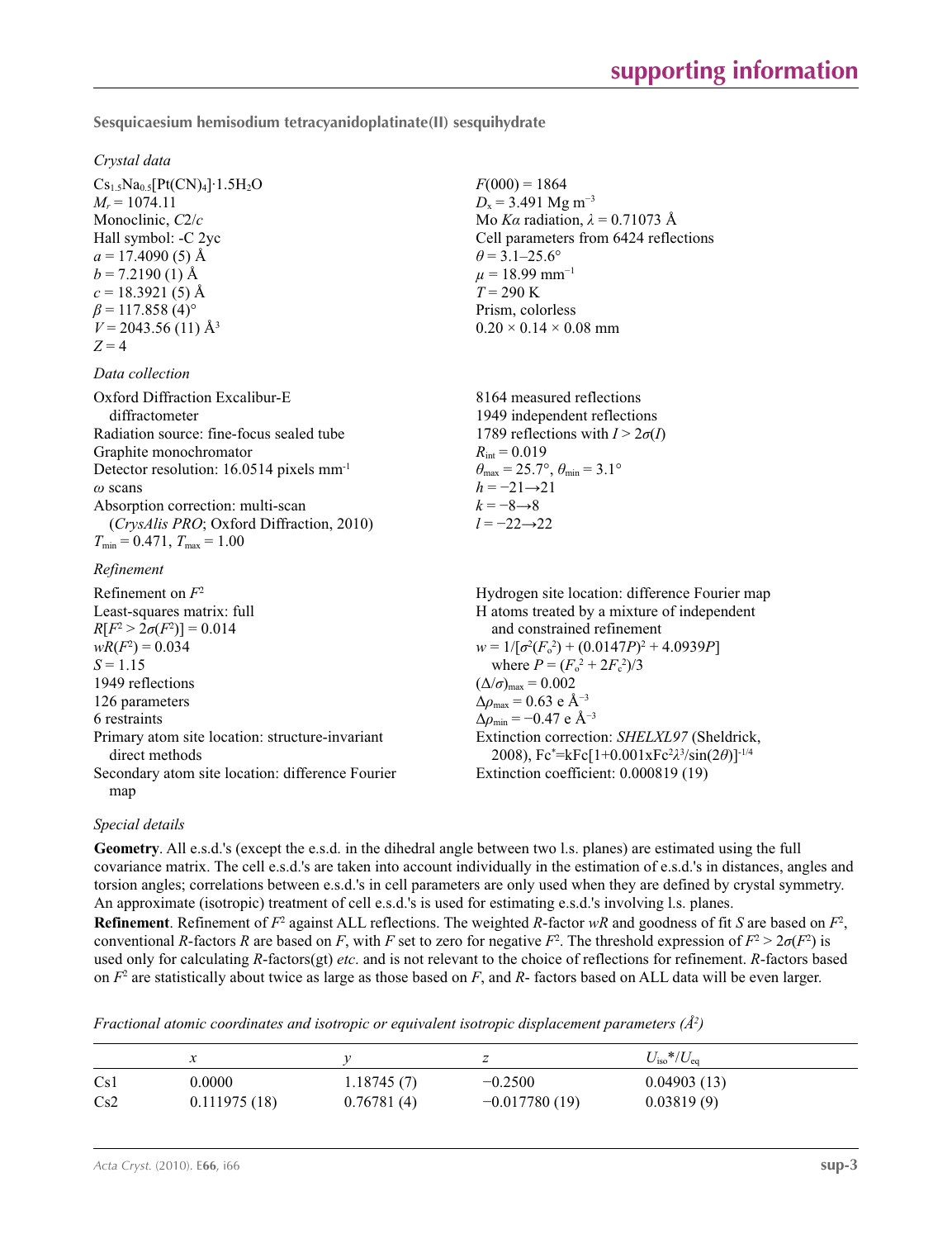# **supporting information**

| Na1              | 0.2500       | 0.2500     | 0.0000        | 0.0307(5)  |
|------------------|--------------|------------|---------------|------------|
| Pt1              | 0.236863(10) | 0.51660(2) | 0.244311(9)   | 0.02326(7) |
| C <sub>1</sub>   | 0.3610(3)    | 0.5200(6)  | 0.3297(3)     | 0.0321(10) |
| C <sub>2</sub>   | 0.2026(3)    | 0.5153(5)  | 0.3330(2)     | 0.0285(9)  |
| C <sub>3</sub>   | 0.1120(3)    | 0.5245(6)  | 0.1605(3)     | 0.0298(9)  |
| C <sub>4</sub>   | 0.2736(3)    | 0.5128(5)  | 0.1564(2)     | 0.0267(9)  |
| N1               | 0.4315(3)    | 0.5232(6)  | 0.3789(3)     | 0.0477(11) |
| N <sub>2</sub>   | 0.1834(3)    | 0.5155(6)  | 0.3851(3)     | 0.0446(10) |
| N <sub>3</sub>   | 0.0407(3)    | 0.5366(6)  | 0.1146(3)     | 0.0465(10) |
| N <sub>4</sub>   | 0.2955(3)    | 0.5061(5)  | 0.1069(2)     | 0.0376(9)  |
| O <sub>1</sub>   | 0.1138(2)    | 0.2401(5)  | $-0.0028(2)$  | 0.0443(9)  |
| H <sub>1</sub> A | 0.109(3)     | 0.213(8)   | 0.040(2)      | $0.066*$   |
| H1B              | 0.070(2)     | 0.289(7)   | $-0.040(2)$   | $0.066*$   |
| O <sub>2</sub>   | 0.0000       | 0.7576(8)  | $-0.2500$     | 0.087(2)   |
| H <sub>2</sub>   | $-0.031(5)$  | 0.698(5)   | $-0.2927(19)$ | $0.131*$   |

*Atomic displacement parameters (Å2 )*

|                 | $U^{11}$    | $L^{22}$    | $U^{\beta 3}$ | $U^{12}$      | $U^{13}$    | $U^{23}$      |
|-----------------|-------------|-------------|---------------|---------------|-------------|---------------|
| Cs1             | 0.0443(2)   | 0.0501(3)   | 0.0628(3)     | 0.000         | 0.0335(2)   | 0.000         |
| Cs2             | 0.02998(15) | 0.04395(17) | 0.04217(17)   | 0.00112(12)   | 0.01814(13) | 0.00518(13)   |
| Na1             | 0.0286(12)  | 0.0374(13)  | 0.0269(12)    | $-0.0005(10)$ | 0.0135(10)  | 0.0005(10)    |
| P <sub>t1</sub> | 0.02326(9)  | 0.02732(10) | 0.01992(9)    | $-0.00030(6)$ | 0.01069(7)  | $-0.00112(6)$ |
| C <sub>1</sub>  | 0.033(2)    | 0.035(2)    | 0.029(2)      | $-0.0009(19)$ | 0.016(2)    | $-0.0013(19)$ |
| C <sub>2</sub>  | 0.028(2)    | 0.028(2)    | 0.027(2)      | $-0.0014(17)$ | 0.0107(18)  | $-0.0025(17)$ |
| C <sub>3</sub>  | 0.032(2)    | 0.034(2)    | 0.026(2)      | $-0.0021(18)$ | 0.0149(19)  | $-0.0017(18)$ |
| C <sub>4</sub>  | 0.025(2)    | 0.026(2)    | 0.026(2)      | 0.0001(17)    | 0.0094(17)  | $-0.0009(17)$ |
| N1              | 0.031(2)    | 0.059(3)    | 0.043(2)      | $-0.0010(19)$ | 0.0084(19)  | $-0.003(2)$   |
| N <sub>2</sub>  | 0.059(3)    | 0.050(2)    | 0.038(2)      | $-0.004(2)$   | 0.033(2)    | $-0.0024(19)$ |
| N <sub>3</sub>  | 0.032(2)    | 0.056(3)    | 0.042(2)      | $-0.0005(19)$ | 0.0088(19)  | $-0.004(2)$   |
| N <sub>4</sub>  | 0.043(2)    | 0.044(2)    | 0.034(2)      | $-0.0008(18)$ | 0.0247(18)  | $-0.0023(17)$ |
| O <sub>1</sub>  | 0.0303(16)  | 0.066(2)    | 0.038(2)      | 0.0061(16)    | 0.0175(15)  | 0.0116(17)    |
| O <sub>2</sub>  | 0.083(5)    | 0.069(4)    | 0.127(7)      | 0.000         | 0.063(5)    | 0.000         |

*Geometric parameters (Å, º)*

| $Cs1 - O2$                | 3.103(6) | $Pt1-C2$   | 1.982(4) |
|---------------------------|----------|------------|----------|
| $Cs1-M1$ <sup>i</sup>     | 3.464(4) | $Pt1-C1$   | 1.991(4) |
| $Cs2-M1ii$                | 3.191(4) | $Pt1-C3$   | 1.993(4) |
| $Cs2-M4$                  | 3.227(4) | $Pt1 - C4$ | 1.996(4) |
| $Cs2 - N3$                | 3.262(4) | $C1 - N1$  | 1.135(6) |
| $Cs2-M2iv$                | 3.316(4) | $C2 - N2$  | 1.153(6) |
| $Cs2$ — $O1$ <sup>v</sup> | 3.420(4) | $C3 - N3$  | 1.132(6) |
| $Cs2-M4$                  | 3.491(4) | $C4 - N4$  | 1.141(5) |
| $Na1 - O1$                | 2.349(3) | $O1 - H1A$ | 0.85(4)  |
| $Na1 - N2$ <sup>vi</sup>  | 2.527(4) | $O1 - H1B$ | 0.83(4)  |
| $Na1 - N4$                | 2.541(4) | $O2-H2$    | 0.84(3)  |
|                           |          |            |          |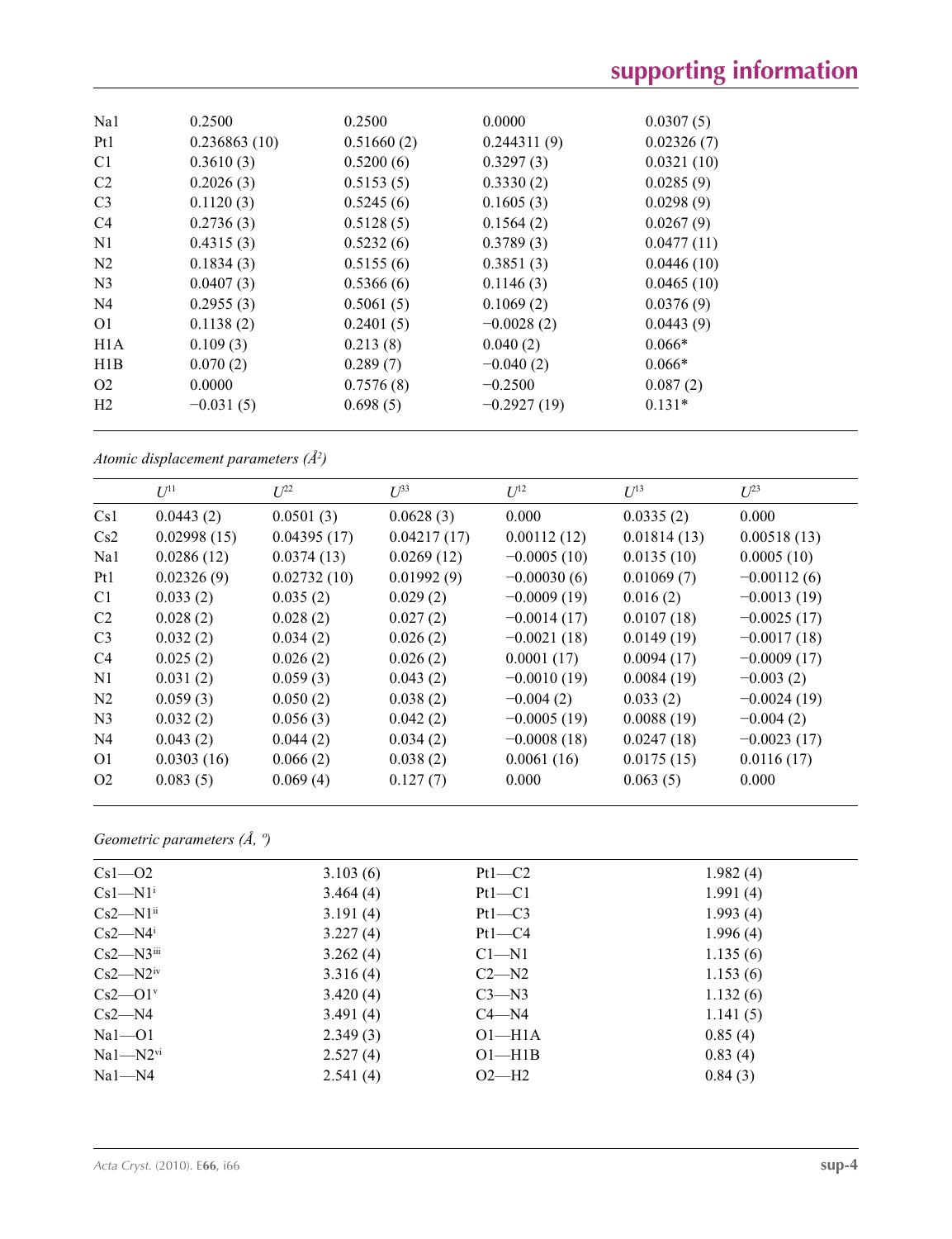| $O2-Cs1-N1$ <sup>i</sup>                           | 63.96(7)    | $C4-Cs2-N2ix$                                    | 63.43(9)    |
|----------------------------------------------------|-------------|--------------------------------------------------|-------------|
| $O2-Cs1-N1^{ii}$                                   | 63.96(7)    | $N1^{ii}$ — $Cs2$ — $C3$                         | 110.04(10)  |
| $N1^i$ — $Cs1$ — $N1^i$                            | 127.93(15)  | $N4$ <sup>i</sup> -Cs2-C3                        | 153.14(10)  |
| $O2-Cs1-N3$ <sup>vii</sup>                         | 124.57(7)   | $N3$ <sup>iii</sup> — $Cs2$ — $C3$               | 80.06 (10)  |
| $N1^i$ — $Cs1$ — $N3$ <sup>vii</sup>               | 169.41(10)  | $N2^{\text{iv}}$ - Cs2 - C3                      | 109.76(10)  |
| $N1^{ii}$ - Cs1 - N3 $v$ <sup>ii</sup>             | 61.00(10)   | $O1^{\nu}$ -Cs2-C3                               | 113.80(9)   |
| $O2-Cs1-N3$ <sup>viii</sup>                        | 124.57(7)   | $N4-Cs2-C3$                                      | 62.76(9)    |
| $N1^i$ — $Cs1$ — $N3$ <sup>viii</sup>              | 61.00(10)   | $N1^{ix}-Cs2-C3$                                 | 61.13(9)    |
| $N1^{ii}$ - Cs1 - N3 <sup>viii</sup>               | 169.41(10)  | $N3-Cs2-C3$                                      | 17.67(9)    |
| N3vii-Cs1-N3viii                                   | 110.86(14)  | $C4 - Cs2 - C3$                                  | 45.64(9)    |
| $O2-Cs1-N4$ <sup>ii</sup>                          | 67.01(6)    | $N2^{ix}$ — $Cs2$ — $C3$                         | 92.48 (9)   |
| $N1^i$ — $Cs1$ — $N4^{ii}$                         | 82.40 (9)   | $N1^{ii}$ — $Cs2$ — $C1^{ix}$                    | 89.08 (11)  |
| $N1^{ii}$ — $Cs1$ — $N4^{ii}$                      | 77.84 (9)   | $N4^i$ — $Cs2$ — $Cl^{ix}$                       | 110.29(9)   |
| $N3$ <sup>vii</sup> — $Cs1$ — $N4$ <sup>ii</sup>   | 106.38(9)   | $N3$ <sup>iii</sup> — $Cs2$ — $C1$ <sup>ix</sup> | 123.44(10)  |
| $N3$ <sup>viii</sup> — $Cs1$ — $N4$ <sup>ii</sup>  | 99.28 (9)   | $N2^{iv}$ — $Cs2$ — $C1^{ix}$                    | 151.87(10)  |
| $O2-Cs1-N4i$                                       | 67.01(6)    | $O1^v$ — $Cs2$ — $Cl^{ix}$                       | 56.47(9)    |
| $N1^i$ -Cs1-N4 <sup>i</sup>                        | 77.84 (9)   | $N4-Cs2-C1ix$                                    | 88.55 (9)   |
| $N1^{ii}$ — $Cs1$ — $N4^{i}$                       | 82.40 (9)   | $N1^{ix}$ — $Cs2$ — $C1^{ix}$                    | 17.65(9)    |
| $N3$ <sup>vii</sup> — $Cs1 - N4$ <sup>i</sup>      | 99.28 (9)   | $N3$ — $Cs2$ — $Clix$                            | 62.37(9)    |
| $N3$ <sup>viii</sup> — $Cs1$ — $N4$ <sup>i</sup>   | 106.38(9)   | $C4-Cs2-C1ix$                                    | 73.70 (9)   |
| $N4^{ii}$ — $Cs1$ — $N4^{i}$                       | 134.02 (12) | $N2^{ix}$ — $Cs2$ — $C1^{ix}$                    | 59.27 (9)   |
| $O2-Cs1-N2$ <sup>viii</sup>                        | 125.63(6)   | $C3-Cs2-C1$ <sup>ix</sup>                        | 57.73 (9)   |
| $N1$ <sup>i</sup> -Cs1- $N2$ <sup>viii</sup>       | 104.50(9)   | $O1 - Na1 - O1^x$                                | 180.00(17)  |
| $N1^{ii}$ - Cs1 - N2 $v$ <sup>iii</sup>            | 105.13(9)   | $O1 - Na1 - N2$ <sup>vi</sup>                    | 93.58 (13)  |
| $N3$ <sup>vii</sup> - $Cs1 - N2$ <sup>viii</sup>   | 65.76(9)    | $O1^x$ —Na1—N2 $v$ i                             | 86.42 (13)  |
| N3viii-Cs1-N2viii                                  | 75.49 (9)   | $O1 - Na1 - N2$ <sup>iv</sup>                    | 86.42 (13)  |
| $N4^{ii}$ — $Cs1$ — $N2^{viii}$                    | 167.20(9)   | $O1^x$ —Na1—N2 <sup>iv</sup>                     | 93.58 (13)  |
| $N4^i$ — $Cs1$ — $N2$ <sup>viii</sup>              | 58.66 (9)   | $N2^{vi}$ — $Na1$ — $N2^{iv}$                    | 180.00(16)  |
| $O2-Cs1-N2$ <sup>vii</sup>                         | 125.63(6)   | $O1 - Na1 - N4^x$                                | 90.84 (13)  |
| $N1^i$ — $Cs1$ — $N2$ <sup>vii</sup>               | 105.13(9)   | $O1^x$ —Na1—N4 <sup>x</sup>                      | 89.16 (13)  |
| $N1^{ii}$ — $Cs1$ — $N2^{vii}$                     | 104.50(9)   | $N2$ <sup>vi</sup><br>-- Na1--- N4 <sup>x</sup>  | 90.85(13)   |
| $N3$ <sup>vii</sup> — $Cs1$ — $N2$ <sup>vii</sup>  | 75.49(9)    | $N2^{\text{iv}} - Na1 - N4^{\text{x}}$           | 89.15 (13)  |
| $N3$ <sup>viii</sup> — $Cs1 - N2$ <sup>vii</sup>   | 65.76(9)    | $O1 - Na1 - N4$                                  | 89.16 (13)  |
| $N4^{ii}$ — $Cs1$ — $N2^{vii}$                     | 58.66 (9)   | $O1^x$ -Na1-N4                                   | 90.84 (13)  |
| $N4$ <sup>i</sup> -Cs1- $N2$ <sup>vii</sup>        | 167.20(9)   | $N2$ <sup>vi</sup> -Na1-N4                       | 89.15 (13)  |
| $N2$ <sup>viii</sup> — $Cs1$ — $N2$ <sup>vii</sup> | 108.74(13)  | $N2^{\text{iv}} - Na1 - N4$                      | 90.85(13)   |
| $O2-Cs1-C1$ <sup>ii</sup>                          | 66.00(7)    | $N4^x$ -Na1-N4                                   | 180.00(18)  |
| $N1^i$ — $Cs1$ — $Cl$ <sup>ii</sup>                | 126.47(9)   | $C2-Pt1-C1$                                      | 89.08 (17)  |
| $N1^{ii}$ — $Cs1$ — $C1^{ii}$                      | 17.94(9)    | $C2-Pt1-C3$                                      | 89.86 (17)  |
| $N3$ <sup>vii</sup> — $Cs1$ — $Cl$ <sup>ii</sup>   | 63.92(10)   | $C1-Pt1-C3$                                      | 177.41 (17) |
| $N3$ <sup>viii</sup> — $Cs1$ — $Cl$ <sup>ii</sup>  | 154.32(10)  | $C2-Pt1-C4$                                      | 178.54(16)  |
| $N4^{ii}$ — $Cs1$ — $Cl$ <sup>ii</sup>             | 61.35(9)    | $Cl-Pt1-C4$                                      | 89.91 (17)  |
| $N4^i$ — $Cs1$ — $Cl$ <sup>ii</sup>                | 99.31 (9)   | $C3 - Pt1 - C4$                                  | 91.18 (16)  |
| $N2$ <sup>viii</sup> — $Cs1$ — $C1$ <sup>ii</sup>  | 119.49(9)   | $N1-C1-Pt1$                                      | 179.2(4)    |
| $N2$ <sup>vii</sup> — $Cs1$ — $Cl$ <sup>ii</sup>   | 88.95 (9)   | $N1-C1-Cs1$ <sup>i</sup>                         | 70.0(3)     |
| $O2-Cs1-C1$ <sup>i</sup>                           | 66.00(7)    | $Pt1-C1-Cs1$ <sup>i</sup>                        | 110.74(16)  |
| $N1^i$ — $Cs1$ — $C1^i$                            | 17.94(9)    | $N1-C1-Cs2vi$                                    | 69.5(3)     |
| $N1^{ii}$ - Cs1 - C1 <sup>i</sup>                  | 126.47(9)   | $Pt1-C1-Cs2vi$                                   | 110.15(16)  |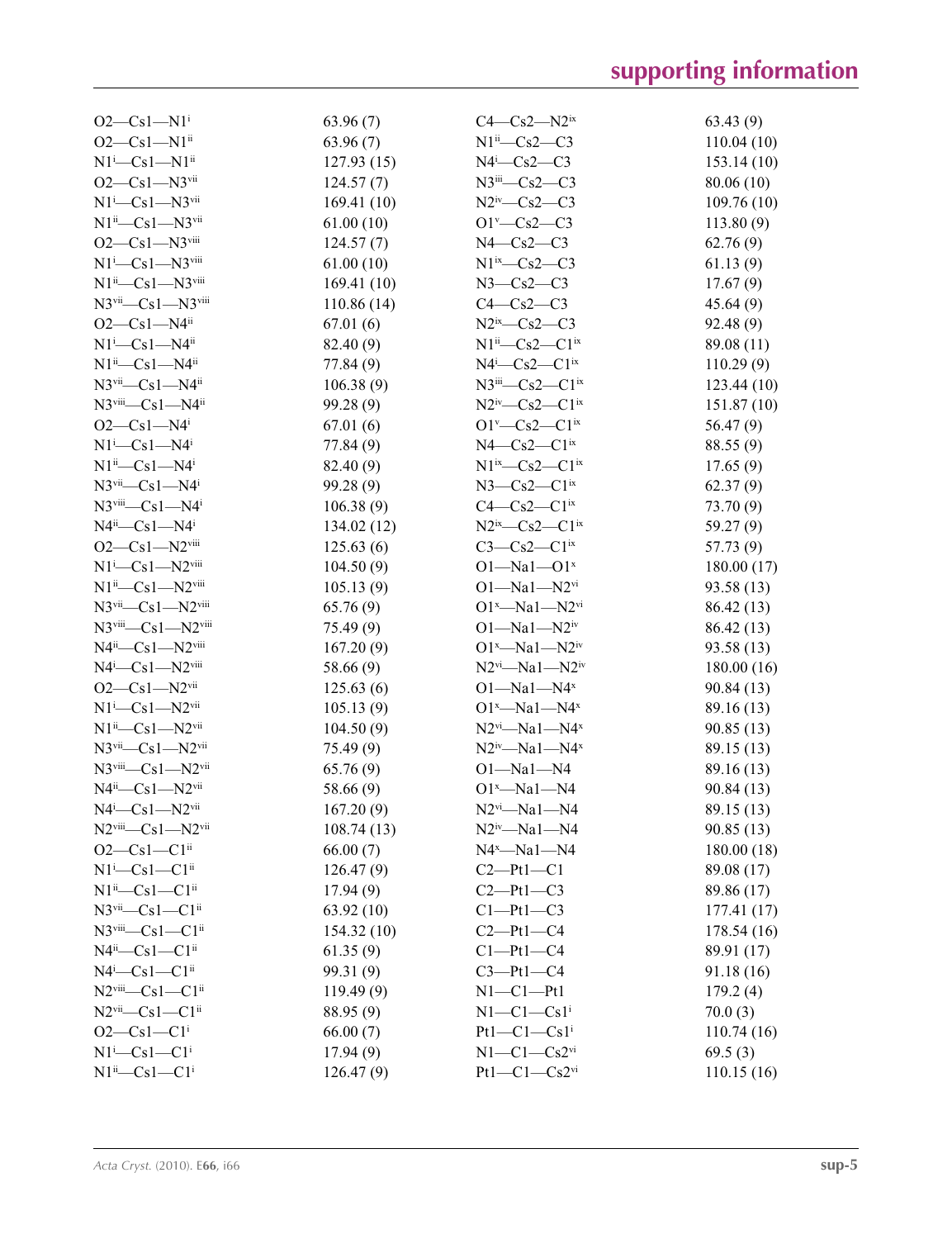| $N3$ <sup>vii</sup> — $Cs1$ — $C1$ <sup>i</sup>     | 154.32(10)  | $Cs1^i$ - $Cl$ - $Cs2^{vi}$                       | 110.37(11)  |
|-----------------------------------------------------|-------------|---------------------------------------------------|-------------|
| $N3$ <sup>viii</sup> — $Cs1$ — $Cli$                | 63.92(10)   | $N2-C2-Pt1$                                       | 179.4(4)    |
| $N4^i$ - $Cs1$ - $Cl^i$                             | 99.31 (9)   | $N2-C2-Cs1$ <sup>vii</sup>                        | 75.9(3)     |
| $N4^i$ — $Cs1$ — $Cl^i$                             | 61.35(9)    | $Pt1-C2-Cs1$ <sup>vii</sup>                       | 104.31(14)  |
| $N2$ <sup>viii</sup> — $Cs1$ — $Cli$                | 88.95 (9)   | $N2-C2-Cs2$ <sup>vi</sup>                         | 73.6(3)     |
| $N2$ <sup>vii</sup> — $Cs1$ — $C1$ <sup>i</sup>     | 119.49(9)   | $Pt1-C2-Cs2$ <sup>vi</sup>                        | 106.10(15)  |
| $Cl^{ii}$ — $Cs1$ — $Cl^{i}$                        | 132.01(13)  | $Cs1$ <sup>vii</sup> — $C2$ — $Cs2$ <sup>vi</sup> | 148.78 (12) |
| $O2-Cs1-C3$ <sup>viii</sup>                         | 123.99(6)   | $N3$ – $C3$ – $Pt1$                               | 176.8(4)    |
| $N1^i$ -Cs1-C3viii                                  | 61.52(10)   | $N3$ — $C3$ — $Cs1$ <sup>vii</sup>                | 70.7(3)     |
| $N1^{ii}$ — $Cs1$ — $C3^{viii}$                     | 165.39(9)   | $Pt1-C3-Cs1$ <sup>vii</sup>                       | 106.37(15)  |
| $N3$ <sup>vii</sup> — $Cs1$ — $C3$ <sup>viii</sup>  | 108.55(9)   | $N3-C3-Cs2$                                       | 75.9(3)     |
| $N3$ <sup>viii</sup> — $Cs1$ — $C3$ <sup>viii</sup> | 17.71(9)    | $Pt1-C3-Cs2$                                      | 104.23(15)  |
| $N4^{\text{ii}} - Cs1 - C3^{\text{viii}}$           | 116.12(9)   | $Cs1$ <sup>vii</sup> — $C3$ — $Cs2$               | 110.00(11)  |
| $N4^i$ — $Cs1$ — $C3$ <sup>viii</sup>               | 89.80 (9)   | $N4$ — $C4$ — $Pt1$                               | 178.2(4)    |
| $N2$ <sup>viii</sup> - $Cs1 - C3$ <sup>viii</sup>   | 60.29(9)    | $N4-C4-Cs2$                                       | 74.1 (3)    |
| $N2$ <sup>vii</sup> — $Cs1$ — $C3$ <sup>viii</sup>  | 81.03 (9)   | $Pt1-C4-Cs2$                                      | 107.38(14)  |
| $C1^{ii}$ — $Cs1$ — $C3$ <sup>viii</sup>            | 168.91(9)   | $N4-C4-Cs1$ <sup>i</sup>                          | 71.4(3)     |
| $C1$ <sup>i</sup> -Cs1-C3 <sup>viii</sup>           | 58.23 (9)   | $Pt1-C4-Cs1$ <sup>i</sup>                         | 107.30(14)  |
| $N1^{ii}$ — $Cs2$ — $N4^{i}$                        | 92.57(11)   | $Cs2-C4-Cs1$ <sup>i</sup>                         | 144.19 (12) |
| $N1^{ii}$ — $Cs2$ — $N3^{iii}$                      | 70.67(10)   | $C1 - N1 - Cs2xi$                                 | 151.8(4)    |
| $N4^i$ — $Cs2$ — $N3$ <sup>iii</sup>                | 122.44(10)  | $Cl-M1-Cs1$ <sup>i</sup>                          | 92.0(3)     |
| $N1^{ii}$ — $Cs2$ — $N2^{iv}$                       | 118.92 (11) | $Cs2^{xi}$ -N1- $Cs1^{i}$                         | 93.27(11)   |
| $N4^i$ — $Cs2$ — $N2^iv$                            | 68.68(9)    | $C1 - N1 - Cs2$ <sup>vi</sup>                     | 92.8(3)     |
| $N3$ <sup>iii</sup> — $Cs2$ — $N2$ <sup>iv</sup>    | 72.87(11)   | $Cs2^{xi}$ -N1- $Cs2^{vi}$                        | 107.60(12)  |
| $N1^{ii}$ - $Cs2$ - $O1^{v}$                        | 62.99(9)    | $Cs1^i$ —N1— $Cs2^{vi}$                           | 121.89(13)  |
| $N4^i$ — $Cs2$ — $O1^v$                             | 63.17(8)    | $C2-M2-Ma1ix$                                     | 119.8(3)    |
| $N3$ <sup>iii</sup> — $Cs2$ — $O1$ <sup>v</sup>     | 133.63(9)   | $C2 - N2 - Cs2$ <sup>xii</sup>                    | 140.8(3)    |
| $N2^{iv}$ — $Cs2$ — $O1^v$                          | 131.82(9)   | Na1 <sup>ix</sup> -N2-Cs2 <sup>xii</sup>          | 95.96 (12)  |
| $N1^{ii}$ — $Cs2$ — $N4$                            | 172.46(10)  | $C2 - N2 - Cs1$ <sup>vii</sup>                    | 86.4(3)     |
| $N4$ <sup>i</sup> -Cs2- $N4$                        | 94.96(9)    | Na1 <sup>ix</sup> -N2-Cs1vii                      | 95.09(12)   |
| $N3$ iii— $Cs2$ —N4                                 | 104.84(9)   | $Cs2xii$ -N2- $Cs1vi$                             | 107.33(11)  |
| $N2^{iv}$ — $Cs2$ —N4                               | 64.01(10)   | $C2-M2-Cs2$ <sup>vi</sup>                         | 89.0(3)     |
| $O1^{\nu}$ -Cs2-N4                                  | 121.04(8)   | $Na1^{ix}-N2-Cs2^{vi}$                            | 81.26 (11)  |
| $N1^{ii}$ — $Cs2$ — $N1^{ix}$                       | 72.40 (12)  | $Cs2xii$ -N2- $Cs2vi$                             | 80.48 (9)   |
| $N4^i$ — $Cs2$ — $N1$ <sup>ix</sup>                 | 115.65(10)  | $Cs1vi$ -N2- $Cs2vi$                              | 171.76 (12) |
| $N3$ <sup>iii</sup> — $Cs2$ — $N1$ <sup>ix</sup>    | 110.69(10)  | $C3 - N3 - Cs2$                                   | 133.2(3)    |
| $N2^{iv}$ — $Cs2$ — $N1^{ix}$                       | 168.32(10)  | $C3 - N3 - Cs1$ <sup>vii</sup>                    | 91.6(3)     |
| $O1^v$ — $Cs2$ — $N1$ <sup>ix</sup>                 | 54.15 (9)   | $Cs2iii$ - $N3$ - $Cs1vii$                        | 112.71(12)  |
| $N4$ — $Cs2$ — $N1$ <sup>ix</sup>                   | 104.40(9)   | $C3 - N3 - Cs2$                                   | 86.4(3)     |
| $N1^{ii}$ — $Cs2$ — $N3$                            | 93.85(10)   | $Cs2$ <sup>iii</sup> —N3—Cs2                      | 113.08(12)  |
| $N4$ <sup>i</sup> -Cs2- $N3$                        | 170.13(9)   | $Cs1$ <sup>vii</sup> —N3—Cs2                      | 117.54(12)  |
| $N3$ <sup>iii</sup> — $Cs2$ — $N3$                  | 66.92 (12)  | $C4 - N4 - Na1$                                   | 123.3(3)    |
| $N2^{\text{iv}}$ - Cs2 - N3                         | 114.26(10)  | $C4 - N4 - Cs2$ <sup>i</sup>                      | 144.7(3)    |
| $O1'$ — $Cs2$ —N3                                   | 113.53(9)   | $Na1 - N4 - Cs2$                                  | 91.37(11)   |
| $N4-Cs2-N3$                                         | 78.72 (9)   | $C4 - N4 - Cs2$                                   | 87.6(3)     |
| $N1^{ix}-Cs2-N3$                                    | 59.58 (10)  | $Na1 - N4 - Cs2$                                  | 91.55(11)   |
| $N1^{ii}$ — $Cs2$ — $C4$                            | 155.22(10)  | $Cs2i$ -N4- $Cs2$                                 | 85.04(9)    |
| $N4$ <sup>i</sup> -Cs2-C4                           | 109.89(10)  | $C4 - N4 - Cs1$ <sup>i</sup>                      | 91.0(3)     |
|                                                     |             |                                                   |             |